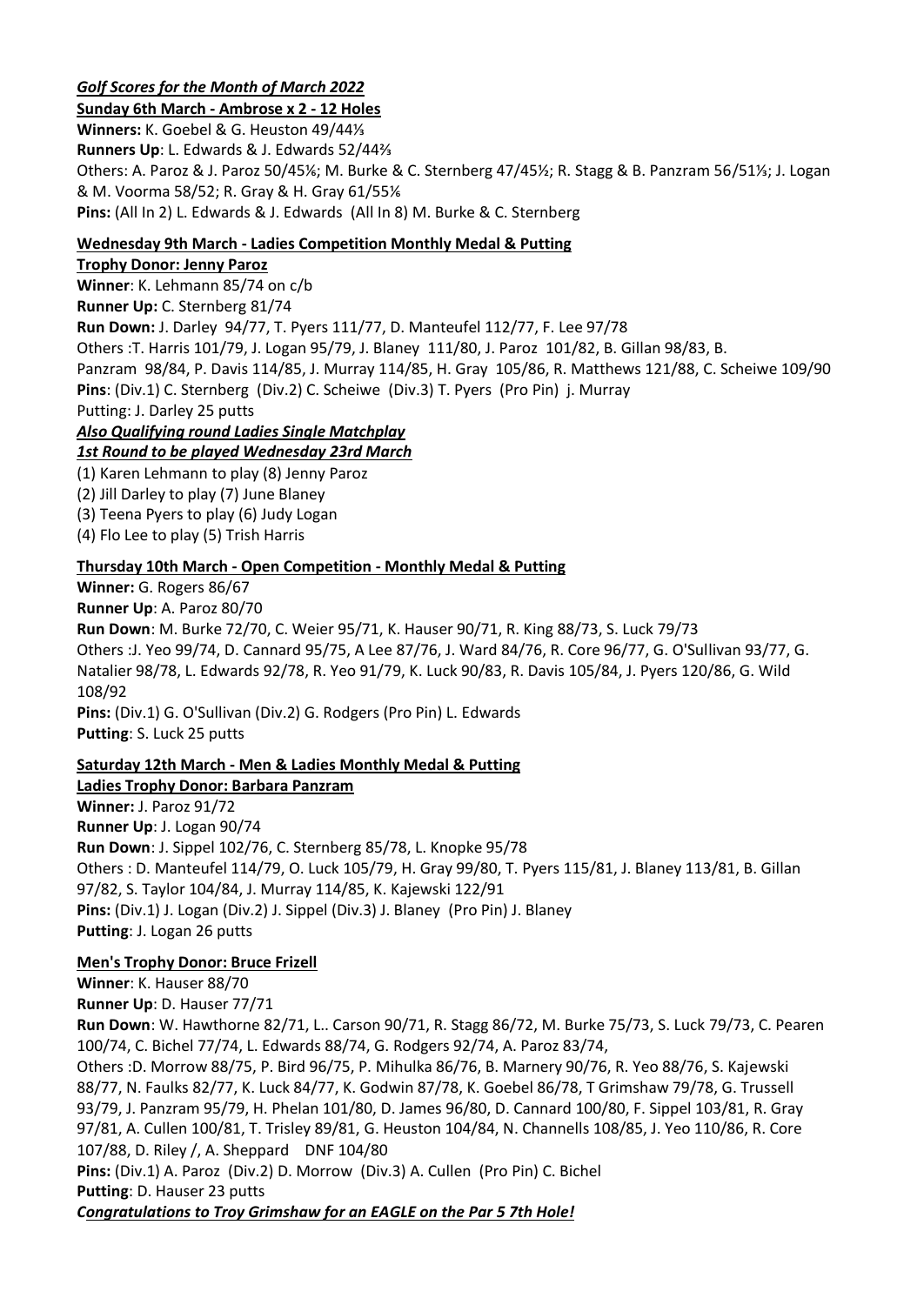**Members Draw:** Flo Lee (not present) Jackpot next week \$100

# **The Qualifying round of Single Matchplay was also played today:**

**Division 1 (Scratch) 1st round to be played Saturday 19th March**

(1) M. Burke to play (8) K. Luck

(2) D. Hauser to play (7) A. Paroz

(3) C. Bichel to play (6) N. Faulks

(4) S. Luck to play (5) T. Grimshaw

# **Division 2 (Hanidcap) 1st round to be played Saturday 19th March**

(1) R. Stagg to play (8) D. James

(2) C. Pearen to play (7) J. Panzram

(3) L. Edward to play (6) R. Yeo

(4) D. Morrow to play (5) P. Milhulka

# **Wednesday 16th March - Mixed Irish Stableford**

**Trophy Donors: Cheryl Sternberg & June Taylor**

**Winners**: J. Sippel /F. Sippel/J. Darley & S. Luck 101 **Runners Up:** T. Harris/K. Harris/J. Paroz & A Paroz 100 on c/b **Rundown:** C. Sternberg/A. Parker/June Taylor & S. Faye 100; F. Lee/J. Panzram/L. Knopke & K. Luck 100 Others: M. Voorma/R. Yeo/J. Logan & R. Stagg 99; P. Davis/R. Davis/T. Pyers & J. Pyers 97; J. Blaney/H. Gray/B. Panzram & R. Gray 96; J. Kane/ D. Cannard/B. Gillan & L. Edwards 86; R. Matthews/B. Heathwood/J. Murray & C. Lee 82 **Pins:** (Ladies) Linda Knopke (Men) Andrew Paroz **Pro Pins**: (Ladies) June Taylor (Men) Ken Luck

# **Thursday 17th March - Open Competition - Single Stableford**

**Winner**: J. Gilbert 35 **Runner Up**: M. Butler 34 on c/b **Run Down**: K. Hauser 34, R. Yeo 33, C. Weier 32, K. Luck 32 Others :J. Lewis 31, L. Edwards 31, S. Luck 31, J. Ward 28, G. Natalier 27, R. Davis 27, B. Bright 27, H. Gilbert 26, A. Parker 25, G. Rogers 25, R. Core 23, G. Wild 21 **Pins:** (Pro Pin) S. Luck (Div.1) ---- (Div.2) ------

# **Saturday 19th March - Men & Ladies Single Stableford**

**Ladies Winner:** T. Harris 38 **Runner Up:** J. Paroz 31 **Run Down**: J. Logan 31, H. Gray 30, J. Sippel 30 Others :B. Gillan 30, J. Kane 30, P. Faulks 29, J. Blaney 29, D. Manteufel 28, J. Murray 24, J. Taylor 20, E. Llewellyn 20 **Pins:** (Pro Pin) H. Gray (Div.1) ----- (Div.2) J. Sippel **Men's Winner:** K. Goebel 36 **Runner Up**: L.. Carson 34 **Run Down**: C. Ellison 33, A. Lee 32, P Notley 32, G. Rodgers 32, R. Core 32, Others : K. Hauser 31, G. Heuston 30, A. Sheppard 30, R. Gray 30, T. Skipington 30, T. Trisley 30, P. Singh 29, J. Harte 29, P. Bird 28, D. Notley 27, K. Faulks 27, F. Sippel 27, N. Channells 24, H. Phelan 22, R. Yeo **Pins**: (Pro Pin) S. Luck (Div.1) M. Burke (Div.2) L. Edwards (Div.3) G. Heuston **Member's Draw:** Robin Stagg \$100 (present) Jackpot next week back to \$50 *Also 1st Round Men's Single Matchplay* **Division 1 - Scratch** Mick Burke defeated Ken Luck 6/5 Troy Grimshaw defeated Steve Luck 4/5

Daniel Hauser defeated Andrew Paroz 5/6 Nathan Faulks defeated Chris Bichel 5/6

# **Division 2 - Handicap**

Robin Stagg defeated Derryn James 1 up Dave Morrow defeated Phil Milhulka 3/1 Jack Panzram defeated Craig Pearen 2/3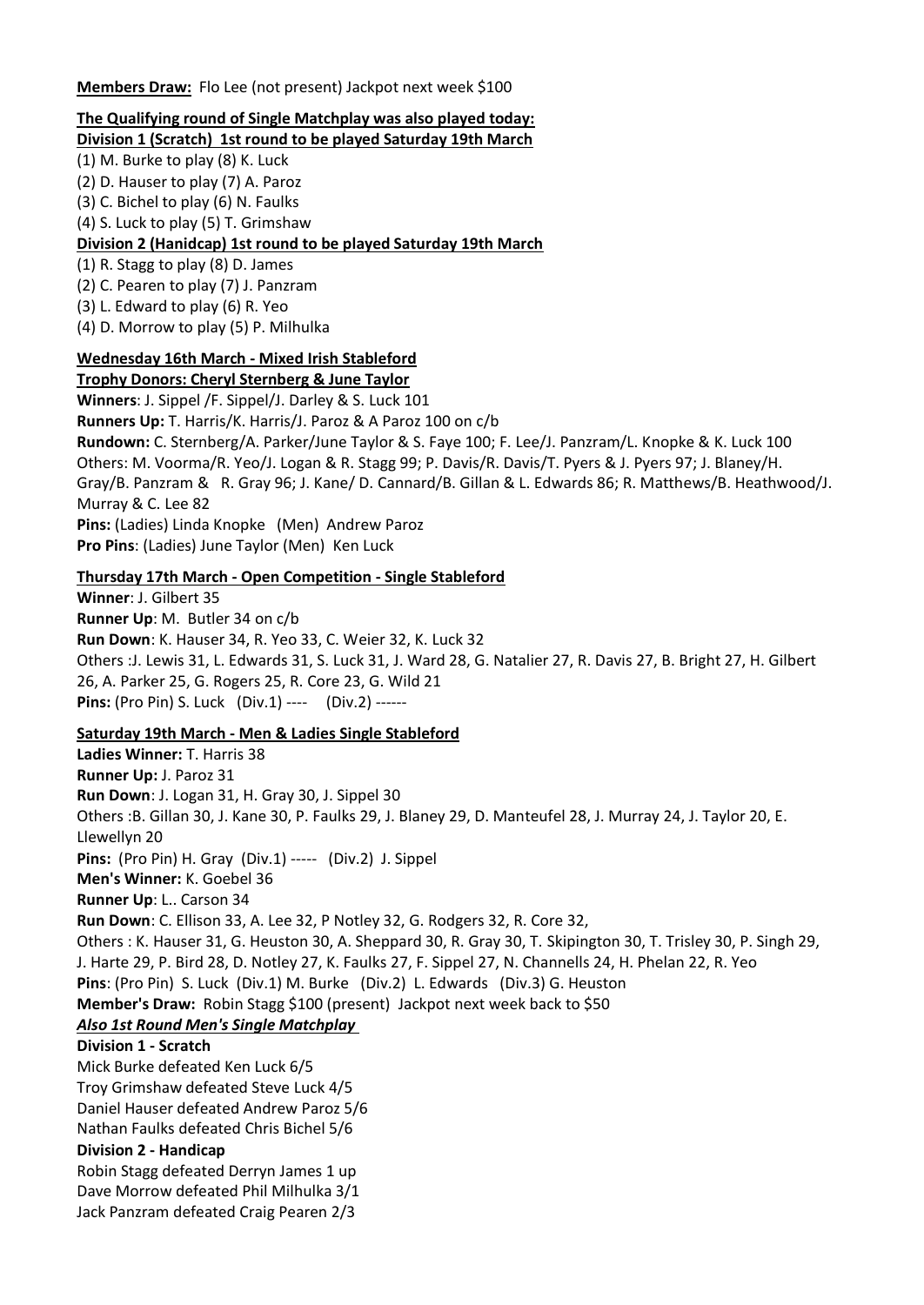### Lionel Edwards defeated Rob Yeo 3/2 *2nd Round Men's Single Matchplay 9th April*

Div. 1 M. Burke to play T. Grimshaw; D. Hauser to play N. Faulks Div.2 R. Stagg to play D. Morrow; J. Panzram to play L. Edwards

#### **Wednesday 23rd March - Ladies Competition - Single Stableford**

**Winner:** D. Manteufel 37 **Runner Up:** J. Kane 35 **Run Down**: J. Sippel 31 Others :H. Gray 29, J. Murray 28, B. Panzram 28, E. Llewellyn 26, P. Davis 26, R. Matthews 26 **Pins:** (Pro Pin) J. Kane (Div.1) K. Lehmann (Div.2) J. Sippel (Div.3) E. Llewellyn *Also 1st Round Ladies Single Matchplay* Jenny Paroz defeated Karen Lehmann 4/3 Jill Darley defeated June Blaney 2/1 Flo Lee defeated Trish Harris 2/1 Judy Logan defeated Teena Pyers 1 up *2nd Round Matchplay to be played Wednesday 30 March*

Jenny Paroz to play Flo Lee; Judy Logan to play Jill Darley

### **Thursday 24th March - Open Competition - Single Stableford**

**Winner**: G. O'Sullivan 39 **Runner Up**: J. Lewis 38 **Run Down:** R. Stagg 37, K. Kirgis 36, L. Edwards 36, D. Cannard 35, R. Yeo 35 Others :R. Davis 33, R. King 32, B. Bright 32, K. Luck 32, J. Ward 31, R. Core 31, C. Weier 31, K. Hauser 30, G. Rogers 30, Kelly Crouch 28, S. Luck 28, G. Wild 27, A. Parker 26, Michael Crouch 22 **Pins:** (Pro Pin) K. Hauser (Div.1) R. Stagg (Div.2) K. Kirgis

### **Saturday 26th March - Laidley Men's 2 Day Classic**

#### **Major Sponsors: Llewellyn Motors; Porters Plainland Hotel & Topline Turf**

#### **Sunday 27th March - Laidley Men's Classic - Day 2**

### **Presentation List**

| <b>Prize</b>                   | Person                | <b>Score</b> | <b>Donated</b> |
|--------------------------------|-----------------------|--------------|----------------|
| <b>Overall Gross</b>           | <b>Martin Manning</b> | 137          |                |
| <b>Overall Nett</b>            | Aaron Lee             | 137          |                |
| <b>Overall Gross Runner Up</b> | Cameron Powell        | 138          |                |
| Overall Nett Runner Up         | Andrew Seeto          | 139 c/b      |                |
| Div 1 Gross                    | <b>Adam Gemmell</b>   | 140          |                |
| Div 1 Nett                     | <b>Grant Williams</b> | 139 on $c/b$ |                |
| Div 1 Gross Runner Up          | Stephen Toyne<br>141  |              |                |
| Div 1 Nett Runner Up           | Mark Blake            | 144 on $c/b$ |                |
| Div 2 Gross                    | <b>Rick Christie</b>  | 154          |                |
| Div 2 Nett                     | Wayne Jackson         | 141 on $c/b$ |                |
| Div 2 Gross Runner Up          | Glen Verrell          | 156 c/b      |                |
| Div 2 Nett Runner Up           | Mick McClurgh         | 141          |                |
| Div 3 Gross                    | <b>Toby Palham</b>    | $169$ c/b    |                |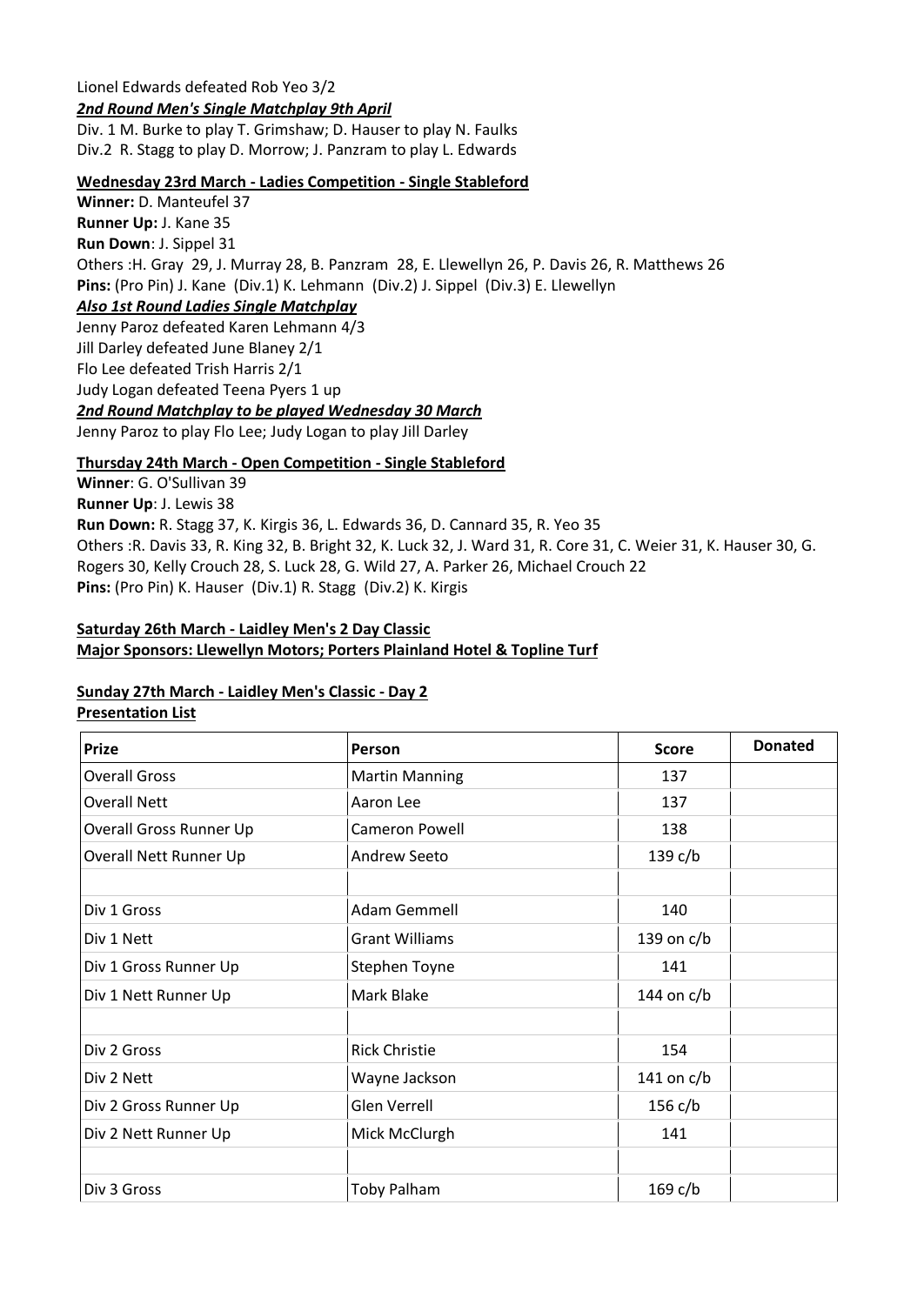| Div 3 Nett                 | Dave Morrow                      | 143 |                  |
|----------------------------|----------------------------------|-----|------------------|
| Div 3 Gross Runner Up      | Rob Yeo                          | 172 |                  |
| Div 3 Nett Runner Up       | <b>Tony Blanco</b>               | 148 |                  |
|                            |                                  |     |                  |
| Overall Day 1 Gross Winner | lan Frost                        | 70  | Donated by       |
| Overall Day 1 Nett Winner  | <b>Brandon Burrows</b>           | 68  | <b>Bunnings</b>  |
| Overall Day 2 Gross Winner | <b>Troy Grimshaw</b>             | 74  | $\boldsymbol{u}$ |
| Overall Day 2 Nett Winner  | Damien Ley                       | 69  | $\mathbf{u}$     |
|                            |                                  |     |                  |
| <b>QSOOM Gross Winner</b>  | Stephan Toyne                    | 141 |                  |
| <b>QSOOM Points Winner</b> | <b>Rick Christie</b>             | 75  |                  |
|                            |                                  |     |                  |
| Day 1 Pins                 |                                  |     | Donated          |
| Div 1(0-5) 2nd Shot 11     | Adam Gemmell (Ipswich)           |     | By               |
| Div 2 (6-11) 3rd shot 9    | <b>Brandon Burrows (Ipswich)</b> |     | Nathan &         |
| Div 3 (12-36) 3rd shot 6   | Dean Webb (Brisbane)             |     | Paige            |
| All In 2                   | Aaron Lee (Laidley)              |     | Faulks           |
| All In 10                  | Rob Ambrose (Ipswich)            |     |                  |
| Day 2 Pins                 |                                  |     | Donated          |
| Div 1(0-5) 2nd Shot 11     | <b>Grant Williams (Ipswich)</b>  |     | By               |
| Div 2 (6-11) 3rd shot 9    | Tim Deakin (McLeod)              |     | Nathan &         |
| Div 3 (12-36) 3rd shot 6   | Aaron Lee (Laidley)              |     | Paige            |
| All In 2                   | Mick Burke (Laidley)             |     | Faulks           |
| All In 10                  | Wayne Jackson (Ipswich)          |     |                  |
|                            |                                  |     |                  |
| Hole In One's              | None                             |     |                  |
| No <sub>8</sub>            |                                  |     |                  |
|                            |                                  |     |                  |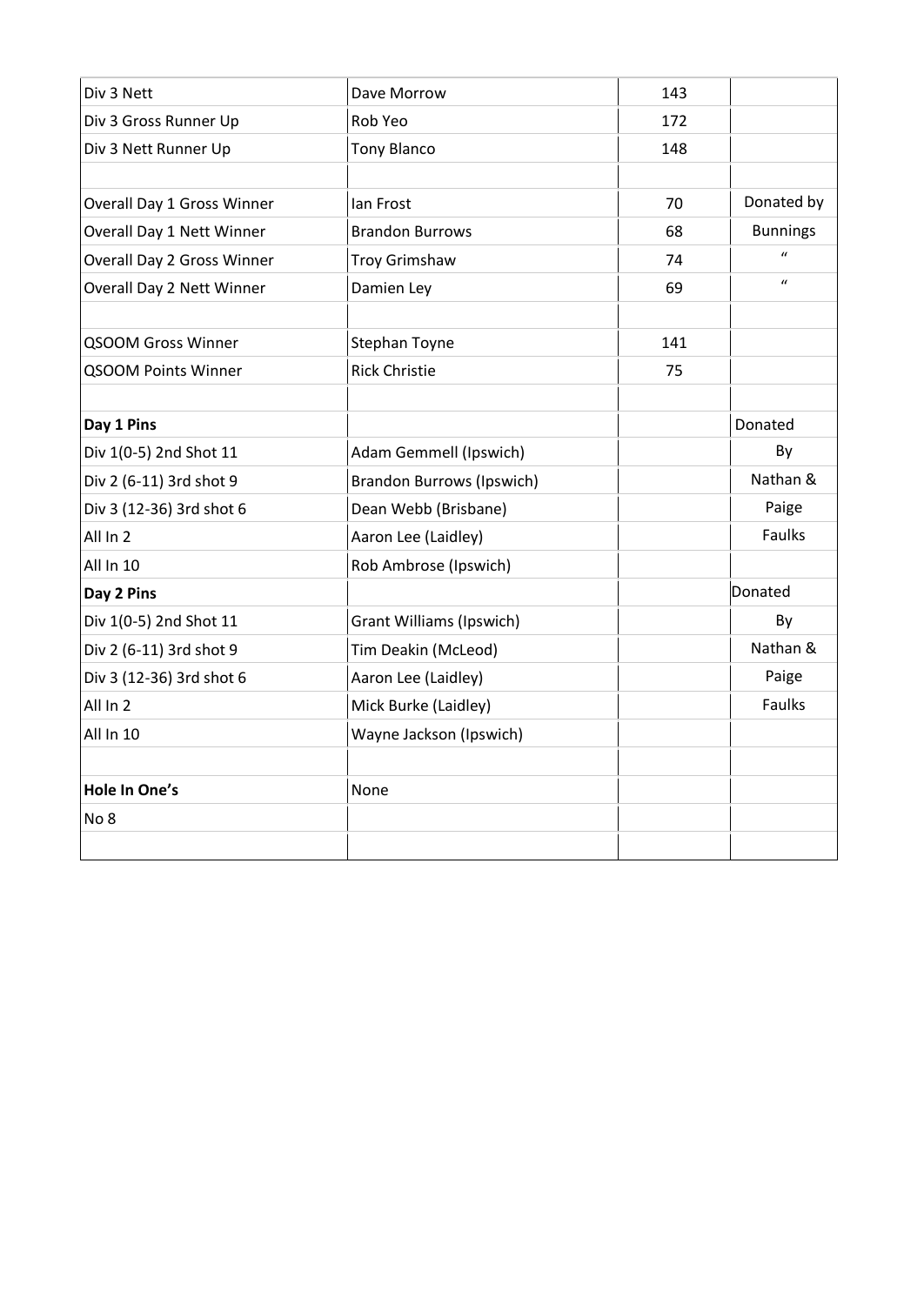|                | <b>DIVISION 1 GROSS</b> |       |       |       |       |
|----------------|-------------------------|-------|-------|-------|-------|
|                | Rank Name               | H'cap | Day 1 | Day 2 | Total |
| 1              | <b>Martin Manning</b>   | -2    | 70    | 67    | 137   |
| $\overline{2}$ | <b>Cameron Powell</b>   | -3    | 74    | 64    | 138   |
| 3              | Adam Gemmell            | $-2$  | 66    | 74    | 140   |
| 4              | Stephen Toyne           | 1     | 70    | 71    | 141   |
| 5              | lan Frost               | -2    | 70    | 75    | 145   |
| 6              | <b>Brad Dowling</b>     | -2    | 72    | 75    | 147   |
| $\overline{7}$ | <b>Grant Williams</b>   | 5     | 77    | 72    | 149   |
| 8              | <b>Troy Grimshaw</b>    | 2     | 77    | 74    | 151   |
| 9              | G. Haviland             | 0     | 73    | 78    | 151   |
| 10             | <b>Chris Bichel</b>     | 3     | 77    | 75    | 152   |
| 11             | <b>Brentley Heaton</b>  | 0     | 76    | 76    | 152   |
| 12             | Mark Blake              | 4     | 74    | 78    | 152   |
| 13             | <b>Brett Richie</b>     | $-2$  | 71    | 81    | 152   |
| 14             | <b>Ben Daniels</b>      | 3     | 76    | 77    | 153   |
| 15             | <b>Tyler Quaill</b>     | $-1$  | 75    | 78    | 153   |
| 16             | <b>Jesse Townsend</b>   | 2     | 79    | 75    | 154   |
| 17             | <b>Josh Miles</b>       | 2     | 78    | 76    | 154   |
| 18             | <b>Chris Petrohilos</b> | 3     | 77    | 77    | 154   |
| 19             | <b>Nathan Faulks</b>    | 5     | 75    | 79    | 154   |
| 20             | <b>Peter Martin</b>     | 5     | 79    | 76    | 155   |
| 21             | <b>Chris Mouldey</b>    | 4     | 75    | 80    | 155   |
| 22             | <b>Chris Fraser</b>     | 3     | 74    | 82    | 156   |
| 23             | <b>Brett Lomacchio</b>  | 0     | 75    | 82    | 157   |
| 24             | Andrew Johnstone        | 2     | 79    | 79    | 158   |
| 25             | Alex Van Ansem          | 3     | 80    | 79    | 159   |
| 26             | Ross Coyne              | 4     | 79    | 80    | 159   |
| 27             | Jeff Browning           | 4     | 78    | 81    | 159   |
| 28             | Ken Robertson           | 3     | 80    | 80    | 160   |
| 29             | Jonathan Haddrell       | 4     | 80    | 82    | 162   |
| 30             | Paranjit Singh          | 5     | 78    | 84    | 162   |
| 31             | M. Burke                | 2     | 83    | 81    | 164   |
| 32             | Scott Larkin            | 4     | 87    | 80    | 167   |
| 33             | <b>Todd Dennien</b>     | 1     | 80    |       |       |

|    | <b>DIVISION 1 NETT</b>  |                |       |       |       |
|----|-------------------------|----------------|-------|-------|-------|
|    | Rank Name               | H'cap          | Day 1 | Day 2 | Total |
| 1  | <b>Grant Williams</b>   | 5              | 72    | 67    | 139   |
| 2  | Stephen Toyne           | 1              | 69    | 70    | 139   |
| 3  | <b>Martin Manning</b>   | $-2$           | 72    | 69    | 141   |
| 4  | <b>Cameron Powell</b>   | $-3$           | 77    | 67    | 144   |
| 5  | <b>Mark Blake</b>       | 4              | 70    | 74    | 144   |
| 6  | <b>Nathan Faulks</b>    | 5              | 70    | 74    | 144   |
| 7  | Adam Gemmell            | $-2$           | 68    | 76    | 144   |
| 8  | <b>Peter Martin</b>     | 5              | 74    | 71    | 145   |
| 9  | <b>Chris Bichel</b>     | 3              | 74    | 72    | 146   |
| 10 | <b>Troy Grimshaw</b>    | $\overline{2}$ | 75    | 72    | 147   |
| 11 | <b>Ben Daniels</b>      | 3              | 73    | 74    | 147   |
| 12 | <b>Chris Mouldey</b>    | 4              | 71    | 76    | 147   |
| 13 | <b>Chris Petrohilos</b> | 3              | 74    | 74    | 148   |
| 14 | lan Frost               | $-2$           | 72    | 77    | 149   |
| 15 | <b>Jesse Townsend</b>   | 2              | 77    | 73    | 150   |
| 16 | <b>Josh Miles</b>       | 2              | 76    | 74    | 150   |
| 17 | <b>Chris Fraser</b>     | 3              | 71    | 79    | 150   |
| 18 | Ross Coyne              | 4              | 75    | 76    | 151   |
| 19 | <b>Brad Dowling</b>     | $-2$           | 74    | 77    | 151   |
| 20 | Jeff Browning           | 4              | 74    | 77    | 151   |
| 21 | G. Haviland             | 0              | 73    | 78    | 151   |
| 22 | <b>Brentley Heaton</b>  | 0              | 76    | 76    | 152   |
| 23 | Paranjit Singh          | 5              | 73    | 79    | 152   |
| 24 | Alex Van Ansem          | 3              | 77    | 76    | 153   |
| 25 | Andrew Johnstone        | 2              | 77    | 77    | 154   |
| 26 | Ken Robertson           | 3              | 77    | 77    | 154   |
| 27 | Jonathan Haddrell       | 4              | 76    | 78    | 154   |
| 28 | <b>Tyler Quaill</b>     | $-1$           | 76    | 79    | 155   |
| 29 | <b>Brett Richie</b>     | $-2$           | 73    | 83    | 156   |
| 30 | <b>Brett Lomacchio</b>  | 0              | 75    | 82    | 157   |
| 31 | Scott Larkin            | 4              | 83    | 76    | 159   |
| 32 | M. Burke                | 2              | 81    | 79    | 160   |
| 33 | <b>Todd Dennien</b>     | 1              | 79    |       |       |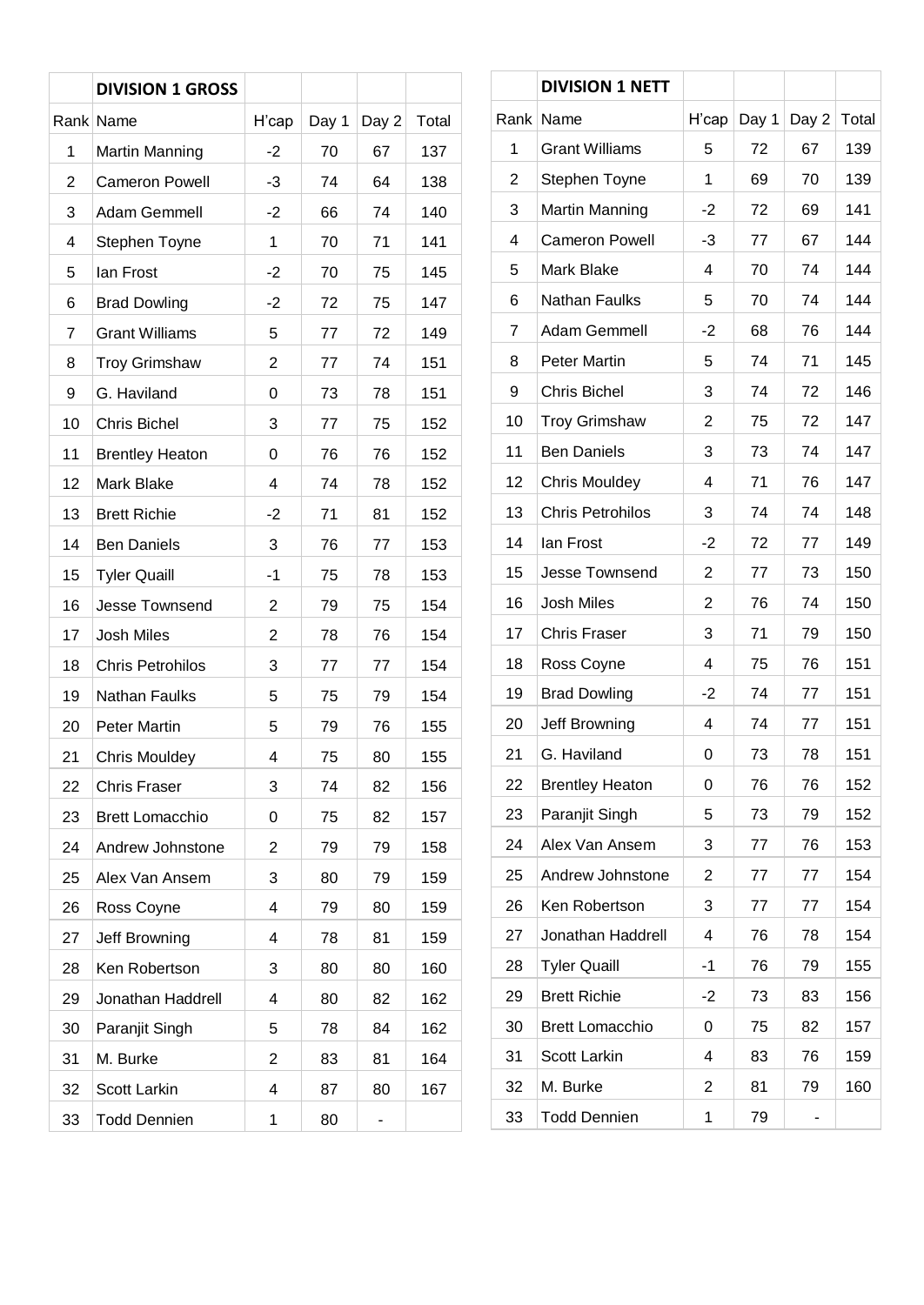|      | <b>DIVISION 2 GROSS</b> |                |       |       |       |
|------|-------------------------|----------------|-------|-------|-------|
| Rank | Name                    | H'cap          | Day 1 | Day 2 | Total |
| 1    | R Christie              | 6              | 76    | 78    | 154   |
| 2    | <b>Glen Verrall</b>     | 7              | 80    | 76    | 156   |
| 3    | <b>Steve Luck</b>       | 6              | 78    | 78    | 156   |
| 4    | <b>Andrew Parker</b>    | 7              | 78    | 79    | 157   |
| 5    | <b>Timothy Deakin</b>   | 6              | 79    | 79    | 158   |
| 6    | <b>Brandon Burrows</b>  | 8              | 76    | 82    | 158   |
| 7    | Eugene Nix              | $\overline{7}$ | 78    | 81    | 159   |
| 8    | Ken Goebel              | 8              | 81    | 79    | 160   |
| 9    | Wayne Jackson           | 10             | 83    | 78    | 161   |
| 10   | Andrew Holden           | 7              | 79    | 83    | 162   |
| 11   | Mick McClurg            | 11             | 81    | 82    | 163   |
| 12   | <b>Andrew Paroz</b>     | 9              | 77    | 87    | 164   |
| 13   | Robert Ambrose          | 8              | 77    | 87    | 164   |
| 14   | <b>Chris Quaill</b>     | 6              | 80    | 85    | 165   |
| 15   | <b>Eddie Kost</b>       | 11             | 80    | 85    | 165   |
| 16   | Ken Luck                | 8              | 84    | 83    | 167   |
| 17   | <b>Tommy Trisley</b>    | 8              | 83    | 84    | 167   |
| 18   | <b>Gary Gertz</b>       | 11             | 79    | 91    | 170   |
| 19   | Adam Jefferd            | 10             | 87    | 84    | 171   |
| 20   | Daniel Hauser           | 6              | 86    | 86    | 172   |
| 21   | Paul Broadfoot          | 8              | 85    | 87    | 172   |
| 22   | <b>Rodney Daniels</b>   | 11             | 83    | 89    | 172   |
| 23   | David Brown             | 8              | 82    | 90    | 172   |
| 24   | Dave Just               | 10             | 85    | 91    | 176   |
| 25   | Phil Mihulka            | 11             | 87    | 92    | 179   |
| 26   | Selwyn Ziebarth         | 6              | 86    |       |       |
| 27   | David Thorpe            | 6              | 87    |       |       |
| 28   | <b>Brad Beavan</b>      | 8              | 82    |       |       |
| 29   | C. Creedy               | 7              |       | 79    |       |
| 30   | Jason Hopkins           | 9              |       | 89    |       |

|      | <b>DIVISION 2 NETT</b> |       |       |       |       |
|------|------------------------|-------|-------|-------|-------|
| Rank | Name                   | H'cap | Day 1 | Day 2 | Total |
| 1    | Wayne Jackson          | 10    | 73    | 68    | 141   |
| 2    | Mick McClurg           | 11    | 70    | 71    | 141   |
| 3    | <b>Glen Verrall</b>    | 7     | 73    | 69    | 142   |
| 4    | R Christie             | 6     | 70    | 72    | 142   |
| 5    | <b>Brandon Burrows</b> | 8     | 68    | 74    | 142   |
| 6    | <b>Andrew Parker</b>   | 7     | 71    | 72    | 143   |
| 7    | <b>Eddie Kost</b>      | 11    | 69    | 74    | 143   |
| 8    | Ken Goebel             | 8     | 73    | 71    | 144   |
| 9    | <b>Steve Luck</b>      | 6     | 72    | 72    | 144   |
| 10   | Eugene Nix             | 7     | 71    | 74    | 145   |
| 11   | <b>Timothy Deakin</b>  | 6     | 73    | 73    | 146   |
| 12   | <b>Andrew Paroz</b>    | 9     | 68    | 78    | 146   |
| 13   | Andrew Holden          | 7     | 72    | 76    | 148   |
| 14   | Robert Ambrose         | 8     | 69    | 79    | 148   |
| 15   | <b>Gary Gertz</b>      | 11    | 68    | 80    | 148   |
| 16   | <b>Rodney Daniels</b>  | 11    | 72    | 78    | 150   |
| 17   | Adam Jefferd           | 10    | 77    | 74    | 151   |
| 18   | Ken Luck               | 8     | 76    | 75    | 151   |
| 19   | <b>Tommy Trisley</b>   | 8     | 75    | 76    | 151   |
| 20   | <b>Chris Quaill</b>    | 6     | 74    | 79    | 153   |
| 21   | Paul Broadfoot         | 8     | 77    | 79    | 156   |
| 22   | Dave Just              | 10    | 75    | 81    | 156   |
| 23   | David Brown            | 8     | 74    | 82    | 156   |
| 24   | Phil Mihulka           | 11    | 76    | 81    | 157   |
| 25   | Daniel Hauser          | 6     | 80    | 80    | 160   |
| 26   | Selwyn Ziebart         | 6     | 80    |       |       |
| 27   | David Thorpe           | 6     | 81    |       |       |
| 28   | <b>Brad Beavan</b>     | 8     | 74    |       |       |
| 29   | C. Creedy              | 7     |       | 72    |       |
| 30   | Jason Hopkins          | 9     |       | 80    |       |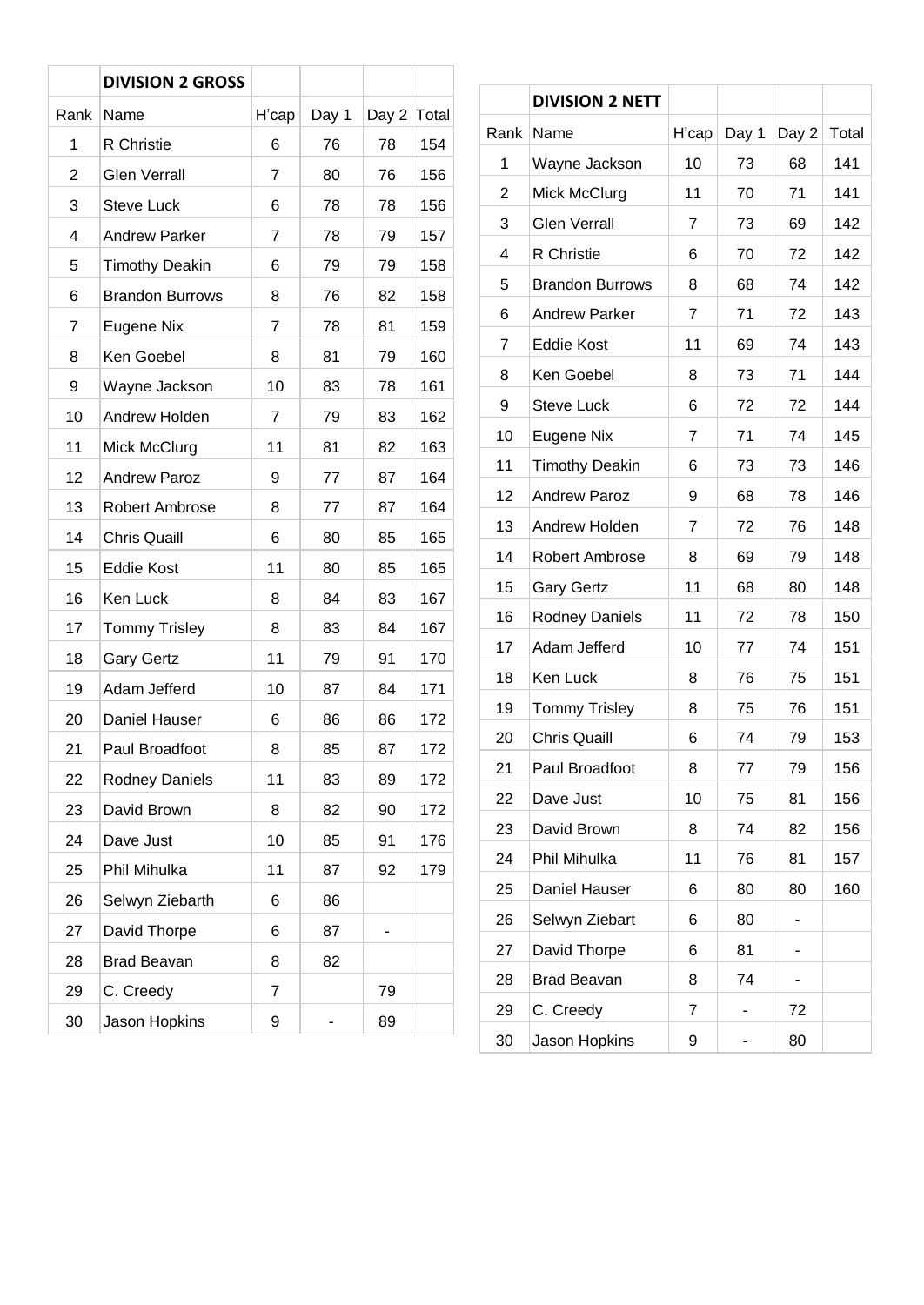|    | <b>DIVISION 3 GROSS</b> |       |       |       |       |
|----|-------------------------|-------|-------|-------|-------|
|    | Rank Name               | H'cap | Day 1 | Day 2 | Total |
| 1  | Aaron Lee               | 12    | 80    | 81    | 161   |
| 2  | <b>Toby Palham</b>      | 13    | 85    | 84    | 169   |
| 3  | D. Morrow               | 13    | 81    | 88    | 169   |
| 4  | <b>Andrew Seeto</b>     | 16    | 90    | 81    | 171   |
| 5  | Rob Yeo                 | 12    | 82    | 90    | 172   |
| 6  | Tony. Blanco            | 15    | 87    | 87    | 174   |
| 7  | <b>Lionel Edwards</b>   | 14    | 85    | 91    | 176   |
| 8  | Stephen Kajewski        | 12    | 90    | 87    | 177   |
| 9  | Dean Webb               | 12    | 90    | 87    | 177   |
| 10 | Robin Stagg             | 13    | 90    | 89    | 179   |
| 11 | Leslie Shelley          | 14    | 89    | 90    | 179   |
| 12 | <b>Richard Marschke</b> | 13    | 89    | 91    | 180   |
| 13 | <b>Keanu Faulks</b>     | 16    | 89    | 91    | 180   |
| 14 | Gavin McMahon           | 17    | 96    | 88    | 184   |
| 15 | Jack Panzram            | 16    | 92    | 93    | 185   |
| 16 | <b>Tony Howe</b>        | 14    | 92    | 97    | 189   |
| 17 | Jeff Callander          | 19    | 90    | 102   | 192   |
| 18 | Theo Haaima             | 15    | 95    | 98    | 193   |
| 19 | John Robins             | 13    | 94    | 100   | 194   |
| 20 | Kosta Hatzifotis        | 22    | 93    | 102   | 195   |
| 21 | <b>Frank Sippel</b>     | 23    | 94    | 103   | 197   |
| 22 | John Drew               | 24    | 97    | 102   | 199   |
| 23 | Jeffery Yeo             | 24    | 94    | 106   | 200   |
| 24 | Greg Heuston            | 20    | 106   | 103   | 209   |
| 25 | <b>Russell Brown</b>    | 20    | 102   | 108   | 210   |
| 26 | Roger Gray              | 16    | 88    |       |       |
| 27 | Peter Bird              | 21    | 97    |       |       |
| 28 | Damien Ley              | 23    |       | 92    |       |
| 29 | <b>Rick Vella</b>       | 17    | 93    |       |       |
|    |                         |       |       |       |       |

|    | <b>DIVISION 3 NETT</b>  |       |       |       |       |
|----|-------------------------|-------|-------|-------|-------|
|    | Rank Name               | H'cap | Day 1 | Day 2 | Total |
| 1  | Aaron Lee               | 12    | 68    | 69    | 137   |
| 2  | <b>Andrew Seeto</b>     | 16    | 74    | 65    | 139   |
| 3  | <b>Toby Palham</b>      | 13    | 72    | 71    | 143   |
| 4  | D. Morrow               | 13    | 68    | 75    | 143   |
| 5  | Tony. Blanco            | 15    | 72    | 72    | 144   |
| 6  | Keanu Faulks            | 16    | 73    | 75    | 148   |
| 7  | <b>Lionel Edwards</b>   | 14    | 71    | 77    | 148   |
| 8  | Rob Yeo                 | 12    | 70    | 78    | 148   |
| 9  | Gavin McMahon           | 17    | 79    | 71    | 150   |
| 10 | Leslie Shelley          | 14    | 75    | 76    | 151   |
| 11 | John Drew               | 24    | 73    | 78    | 151   |
| 12 | <b>Frank Sippel</b>     | 23    | 71    | 80    | 151   |
| 13 | Kosta Hatzifotis        | 22    | 71    | 80    | 151   |
| 14 | Jeffery Yeo             | 24    | 70    | 82    | 152   |
| 15 | Stephen Kajewski        | 12    | 78    | 75    | 153   |
| 16 | Dean Webb               | 12    | 78    | 75    | 153   |
| 17 | Robin Stagg             | 13    | 77    | 76    | 153   |
| 18 | Jack Panzram            | 16    | 76    | 77    | 153   |
| 19 | <b>Richard Marschke</b> | 13    | 76    | 78    | 154   |
| 20 | Jeff Callander          | 19    | 71    | 83    | 154   |
| 21 | <b>Tony Howe</b>        | 14    | 78    | 83    | 161   |
| 22 | Theo Haaima             | 15    | 80    | 83    | 163   |
| 23 | John Robins             | 13    | 81    | 87    | 168   |
| 24 | Greg Heuston            | 20    | 86    | 83    | 169   |
| 25 | <b>Russell Brown</b>    | 20    | 82    | 88    | 170   |
| 26 | Roger Gray              | 16    | 72    |       |       |
| 27 | Peter Bird              | 21    | 76    |       |       |
| 28 | Damien Ley              | 23    |       | 69    |       |
| 29 | <b>Rick Vella</b>       | 17    | 76    |       |       |
|    |                         |       |       |       |       |